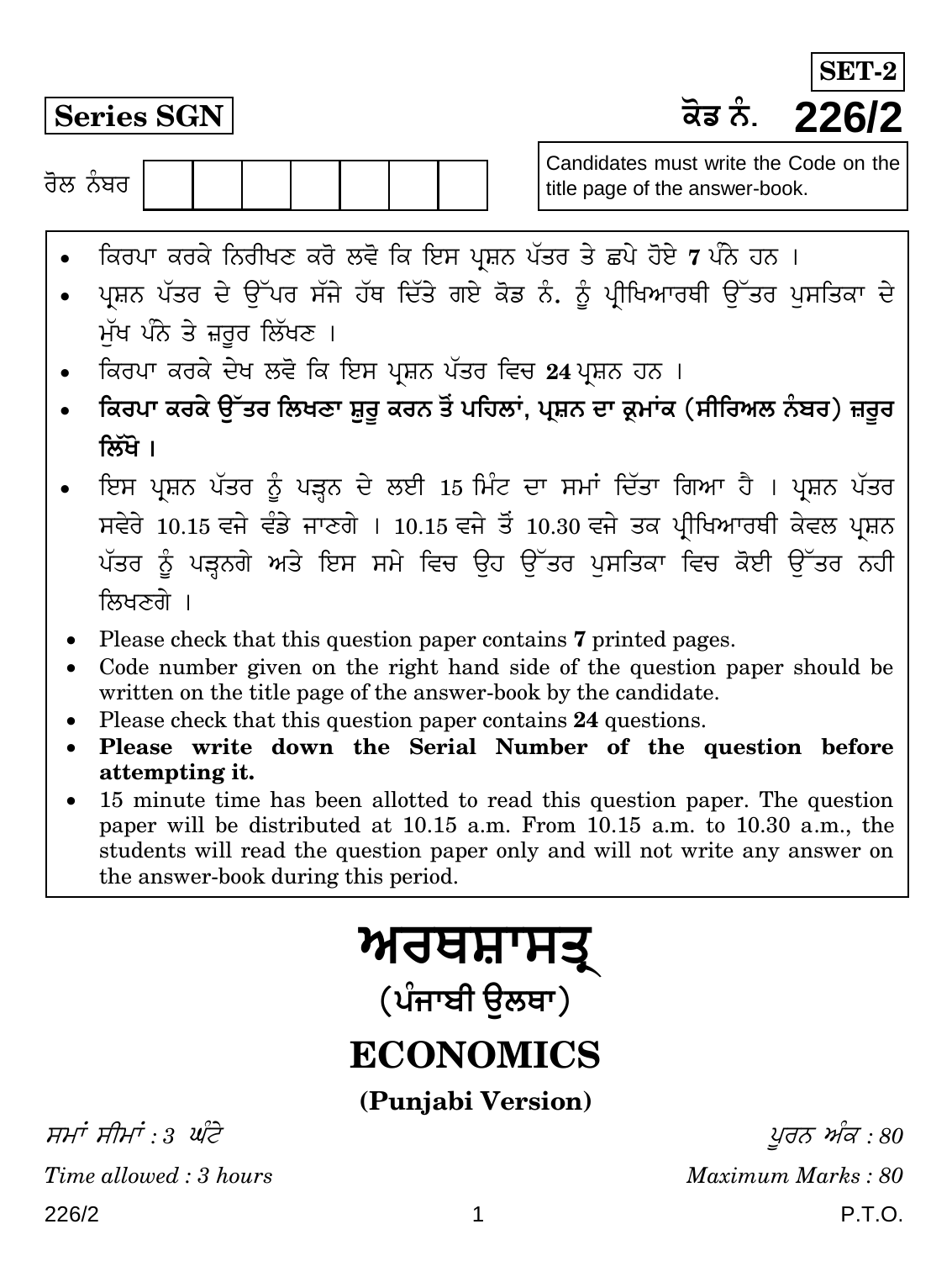## ਵਿਆਪਕ ਨਿਰਦੇਸ਼:

- ਦੋਹਾਂ ਖੰਡਾਂ ਦੇ **ਸਾਰੇ** ਪੁਸ਼ਨ ਜ਼ਰਰੀ ਹਨ ।  $(i)$
- ਹਰ ਇਕ ਪ੍ਰਸ਼ਨ ਦੇ ਨਿਰਧਾਰਿਤ ਅੰਕ ਉਸਦੇ ਸਾਹਮਣੇ ਦਿਤੇ ਗਏ ਹਨ ।  $(ii)$
- $(iii)$ ਪ੍ਰਸ਼ਨ ਸੰਖਿਆ 1 – 4 ਅਤੇ 13 – 16 ਬਹੁਤ ਛੋਟੇ ਉੱਤਰ ਵਾਲੇ ਪ੍ਰਸ਼ਨ ਹਨ, ਹਰ ਇਕ ਪ੍ਰਸ਼ਨ ਦਾ 1 ਅੰਕ ਹੈ । ਇਨ੍ਹਾਂ ਚੋਂ ਹਰ ਪ੍ਰਸ਼ਨ ਦਾ ਉੱਤਰ ਕੇਵਲ **ਇੱਕ ਵਾਕ** ਵਿਚ ਦਿਓ ।
- ਪ੍ਰਸ਼ਨ ਸੰਖਿਆ 5 6 ਅਤੇ 17 18 ਛੋਟੇ ਉੱਤਰ ਵਾਲੇ ਪ੍ਰਸ਼ਨ ਹਨ, ਹਰ ਇਕ  $(iv)$ ਪੁਸ਼ਨ ਦੇ 3 ਅੰਕ ਹਨ । ਹਰ ਇਕ ਪ੍ਰਸ਼ਨ ਦਾ ਉੱਤਰ ਆਮਤੋਰ ਤੇ 60 ਸ਼ਬਦਾਂ ਤੋਂ ਵਧੇਰੇ ਨਹੀਂ ਹੋਣਾ ਚਾਹੀਦਾ ।
- ਪ੍ਰਸ਼ਨ ਸੰਖਿਆ 7 9 ਅਤੇ 19 21 ਵੀ ਛੋਟੇ ਉੱਤਰ ਵਾਲੇ ਪ੍ਰਸ਼ਨ ਹਨ, ਹਰ  $(v)$ ਇਕ ਪ੍ਰਸ਼ਨ ਦੇ 4 ਅੰਕ ਹਨ । ਹਰ ਇਕ ਪ੍ਰਸ਼ਨ ਦਾ ਉੱਤਰ ਆਮਤੋਰ ਤੇ 70 ਸ਼ਬਦਾਂ ਤੋਂ ਵਧੇਰੇ ਨਹੀਂ ਹੋਣਾ ਚਾਹੀਦਾ ।
- ਪ੍ਰਸ਼ਨ ਸੰਖਿਆ 10 12 ਅਤੇ 22 24 ਵਿਆਖਿਆਤਮਕ ਉੱਤਰ ਵਾਲੇ ਪ੍ਰਸ਼ਨ  $(vi)$ ਹਨ, ਹਰ ਇਕ ਪ੍ਰਸ਼ਨ ਦੇ 6 ਅੰਕ ਹਨ । ਹਰ ਇਕ ਪ੍ਰਸ਼ਨ ਦਾ ਉੱਤਰ ਆਮਤੋਰ ਤੇ 100 ਸ਼ਬਦਾਂ ਤੋਂ ਵਧੇਰੇ ਨਹੀਂ ਹੋਣਾ ਚਾਹੀਦਾ ।
- ਉੱਤਰ ਸੰਖੇਪ ਅਤੇ ਢਕਵੇ ਹੋਣੇ ਚਾਹੀਦੇ ਹਨ ਅਤੇ ਕੋਸਿਸ਼ ਕਰੋ ਕਿ ਦਿੱਤੀ ਹੋਈ  $(vii)$ ਸੀਮਾ ਵਿੱਚ ਹੀ ਦਿੱਤੇ ਜਾਣ ।

#### ਖੰਡ ਅ

 $\boldsymbol{\mathit{1}}$ 

- ਜਦੋਂ 100 ਇਕਾਈਆਂ ਦਾ ਉਤਪਾਦਨ ਕਰਨ ਦੀ ਕੁਲ ਸਥਿਰ ਲਾਗਤ ₹ 30 ਹੋਵੇ ਅਤੇ 1. ਔਸਤ ਪਰਿਵਰਤਨਸ਼ੀਲ (ਅਸਥਿਰ) ਲਾਗਤ ₹  $3$  ਹੋਵੇ ਤਾਂ ਕਲ ਲਾਗਤ ਇਹ ਹੋਵੇਗੀ : (ਸਹੀ ਵਿਕਲਪ ਚਣੋ)
	- $(a)$  $\overline{z}$  3
	- $(b)$  $\overline{\xi}$  30
	- $(c)$  $\bar{\tau}$  270
	- $\bar{\tau}$  330 (d)

2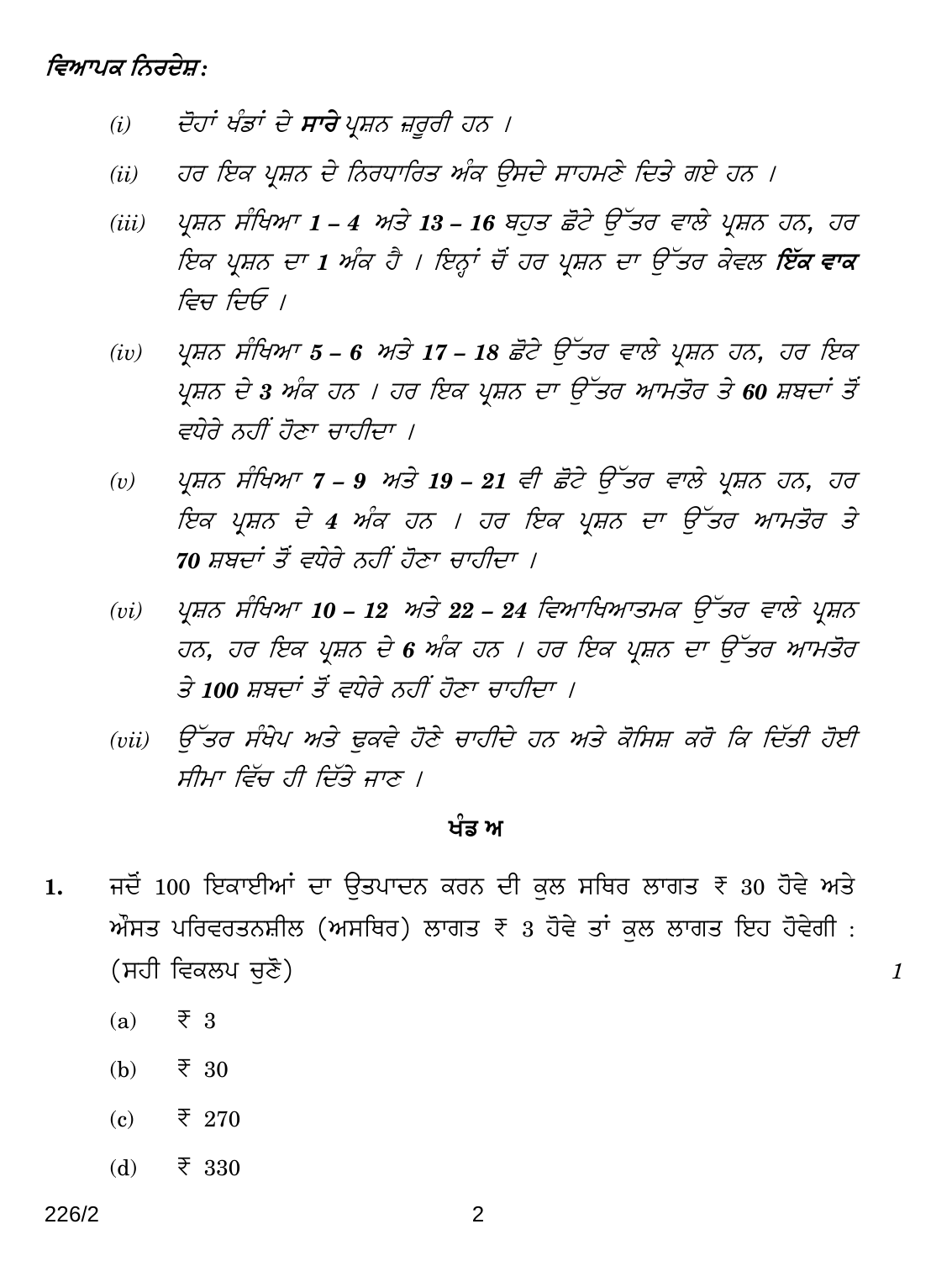- ਸਕਾਰਾਤਮਕ (ਆਦਰਸ਼ਕ) ਅਰਥ ਸ਼ਾਸਤਰ ਦਾ ਇਕ ਉਦਾਹਰਣ ਦਿਓ।  $2.$
- ਸਥਿਰ ਲਾਗਤ ਦੀ ਪਰਿਭਾਸ਼ਾ ਦਿਓ । 3.
- ਜਦੋਂ ਔਸਤ ਉਤਪਾਦ ਵਧ ਤੋਂ ਵਧ ਹੁੰਦਾ ਹੈ, ਤਾ ਸੀਮਾਂਤ ਉਤਪਾਦ : (ਸਹੀ ਵਿਕਲਪ 4. ਚਣੋਂ)
	- ਔਸਤ ਉਤਪਾਦ ਦੇ ਬਰਾਬਰ ਹੁੰਦਾ ਹੈ  $(a)$
	- ਔਸਤ ਉਤਪਾਦ ਤੋਂ ਘਟ ਹੁੰਦਾ ਹੈ  $(b)$
	- (c) ਔਸਤ ਉਤਪਾਦ ਤੋਂ ਜ਼ਿਆਦਾ ਹੁੰਦਾ ਹੈ
	- (d) ਉਪਰਲਿਆਂ ਵਿਚੋਂ ਕੋਈ ਵੀ ਹੋ ਸਕਦਾ ਹੈ
- ਬੇਲੋਚ ਮੰਗ ਤੋਂ ਕੀ ਭਾਵ ਹੈ ? ਪੂਰੀ ਤਰਾਂ ਬੇਲੋਚ ਮੰਗ ਨਾਲ ਇਸਦੀ ਤੁਲਨਾ ਕਰੋ । 5. 3
- ''ਕਿਸਦੇ ਲਈ ਉਤਪਾਦਨ ਕੀਤਾ ਜਾਏ'' ਦੀ ਕੇਂਦਰੀ ਸਮਸਿਆ ਸਮਝਾਓ । 6.  $\mathfrak{z}$

### ਜਾਂ

"ਤਕਨੀਕ ਦੇ ਚੁਣਾਵ'' ਦੀ ਕੇਂਦਰੀ ਸਮਸਿਆ ਸਮਝਾਓ । 3

ਸਭ ਤੋਂ ਉਪਰਲੀ ਕੀਮਤ ਸੀਮਾ ਦਾ ਨਿਰਧਾਰਨ ਤੋਂ ਕੀ ਭਾਵ ਹੈ ? ਇਸਦੇ ਪਰਿਣਾਮ 7. ਸਮਝਾਓ ।

 $\boldsymbol{4}$ 

 $\boldsymbol{1}$ 

 $\boldsymbol{1}$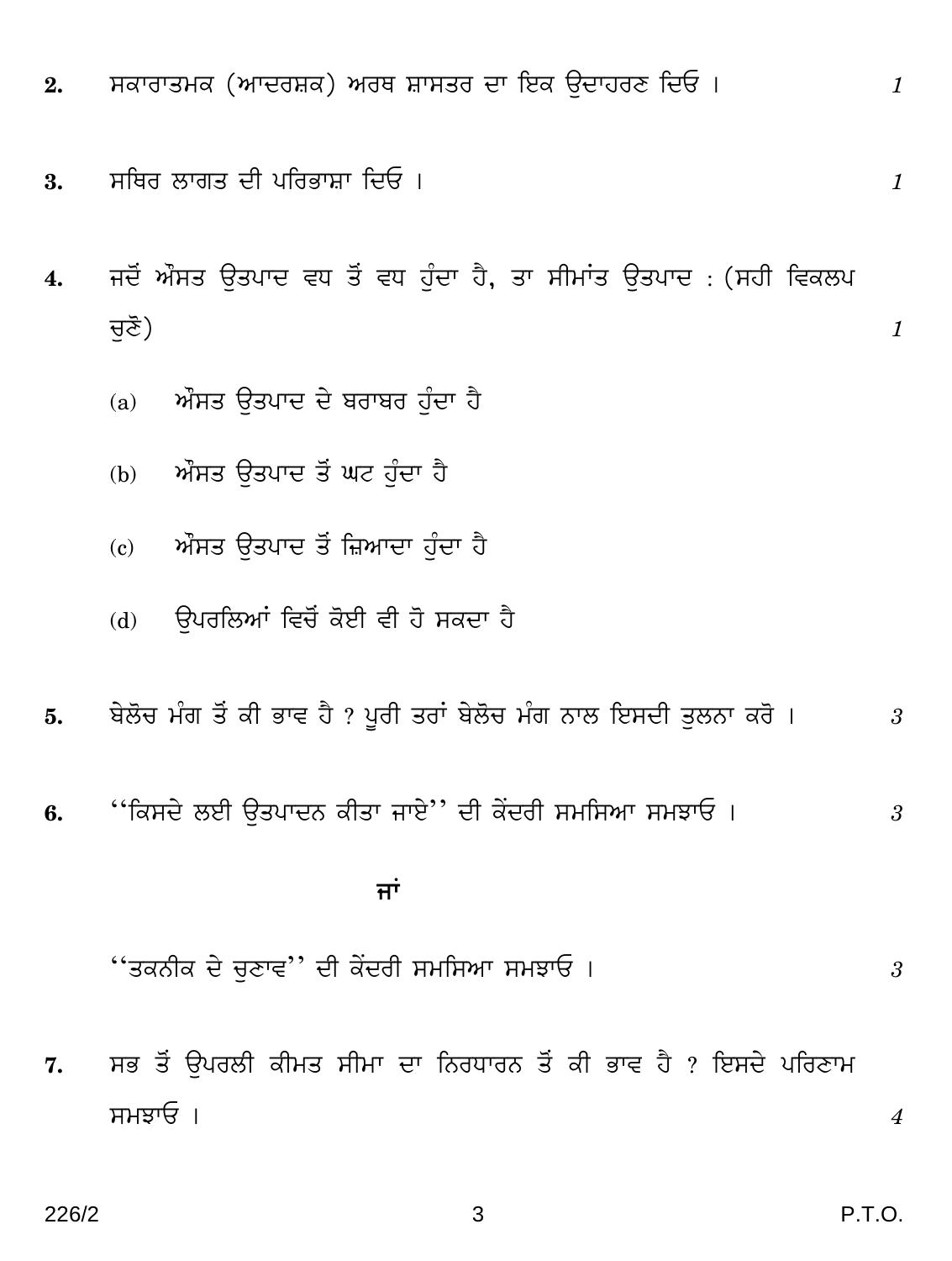8. ਇਕ ਵਸਤੂ ਦੀ ਕੀਮਤ ਪਤਾ ਹੋਣ ਤੇ ਇਕ ਉਪਭੋਗਤਾ ਇਹ ਕਿਵੇਂ ਫੈਸਲਾ ਕਰੇਗਾ ਕਿ Eh Eg egWv Yr qHW²¾r `pWcp IcrYy ? g`PpG & *4*

्यान्तराज्यसम्बद्धाः स्टब्स्<br>सर्वे अपूर्णलेखाः स्टब्स्

<u>ਅਨੁਧਿਮਾਨ ਵਕਰ ਕੀ ਹੈ ? ਅਨੁਧਿਮਾਨ ਵਕਰ ਦੀਆਂ ਤਿੰਨ ਵਿਸ਼ੇਸ਼ਤਾਵਾਂ ਦੱਸੋ । 4</u>

- 9. ਜਦੋਂ ਇਕ ਵਸਤੂ ਦੀ ਕੀਮਤ ₹ 4 ਪ੍ਰਤੀ ਇਕਾਈ ਤੋਂ ਵਧ ਕੇ ₹ 5 ਪ੍ਰਤੀ ਇਕਾਈ ਹੰਦੀ ਹੈ, ਤਾਂ ਇਸਦੀ ਬਜਾਰ ਪੂਰਤੀ 100 ਇਕਾਈ ਤੋਂ ਵਧ ਕੇ 120 ਇਕਾਈ ਹੋ ਜਾਂਦੀ ਹੈ ।  $\mu$ ਰਤੀ ਦੀ ਕੀਮਤ ਲੋਚ ਦਾ ਲੇਖਾ ਕਰੋ । ਕੀ ਪੂਰਤੀ ਲੋਚਦਾਰ ਹੈ ? ਕਾਰਣ ਦਿਓ । 4
- 10. ਸੀਮਾਂਤ ਆਗਮ (ਸਮਪ੍ਰਾਪਤੀ) ਅਤੇ ਸੀਮਾਂਤ ਲਾਗਤ ਦੀ ਸਹਾਇਤਾ ਨਾਲ ਉਤਪਾਦਕ ਸੰਤਲਨ ਦੀਆਂ ਸ਼ਰਤਾਂ ਸਮਝਾਓ ।  $\qquad \qquad 6$
- 11. ਏਕਾਧਿਕਾਰੀ ਪ੍ਰਤਿਯੋਗਤਾ ਦੀਆਂ ਤਿੰਨ ਵਿਸ਼ੇਸ਼ਤਾਵਾਂ ਲਿੱਖੋ । ਇਨ੍ਹਾਂ ਵਿਚੋਂ ਕਿਹੜੀ ਵਿਸੇਸ਼ਤਾ ਇਸਨੂੰ ਪੂਰਨ ਪ੍ਰਤਿਯੋਗਤਾਂ ਤੋਂ ਵੱਖ ਕਰਦੀ ਹੈ ਅਤੇ ਕਿੳਂ ? *6*

### <u>ਜਾਂ</u>

 $\frac{1}{\sqrt{3}}$ ਨ ਲਿਖਿਆਂ ਦੇ ਪਰਿਣਾਮ ਸਮਝਾਓ :  $6$ 

- (a) ਪੂਰਨ ਪ੍ਰਤਿਯੋਗਤਾ ਵਿਚ ਫਰਮਾਂ ਦੇ ਪ੍ਰਵੇਸ਼ ਕਰਨ ਅਤੇ ਉਦਯੋਗ ਛੋੜਨ ਦੀ ਆਜ਼ਾਦੀ
- (b) ਅਲਪਾਧਿਕਾਰ ਵਿਚ ਗੈਰ-ਕੀਮਤ ਪ੍ਰਤਿਯੋਗਤਾ
- 12. ਅਨਧਿਮਾਨ (ਉਦਾਸੀਨ) ਵਕਰ ਵਿਸ਼ਲੇਸ਼ਣ ਰਾਹੀਂ ਇਕ ਉਪਭੋਗਤਾ ਦੇ ਸੰਤੁਲਨ ਦੀਆਂ ਸ਼ਰਤਾਂ ਸਮਝਾਓ ।  $6$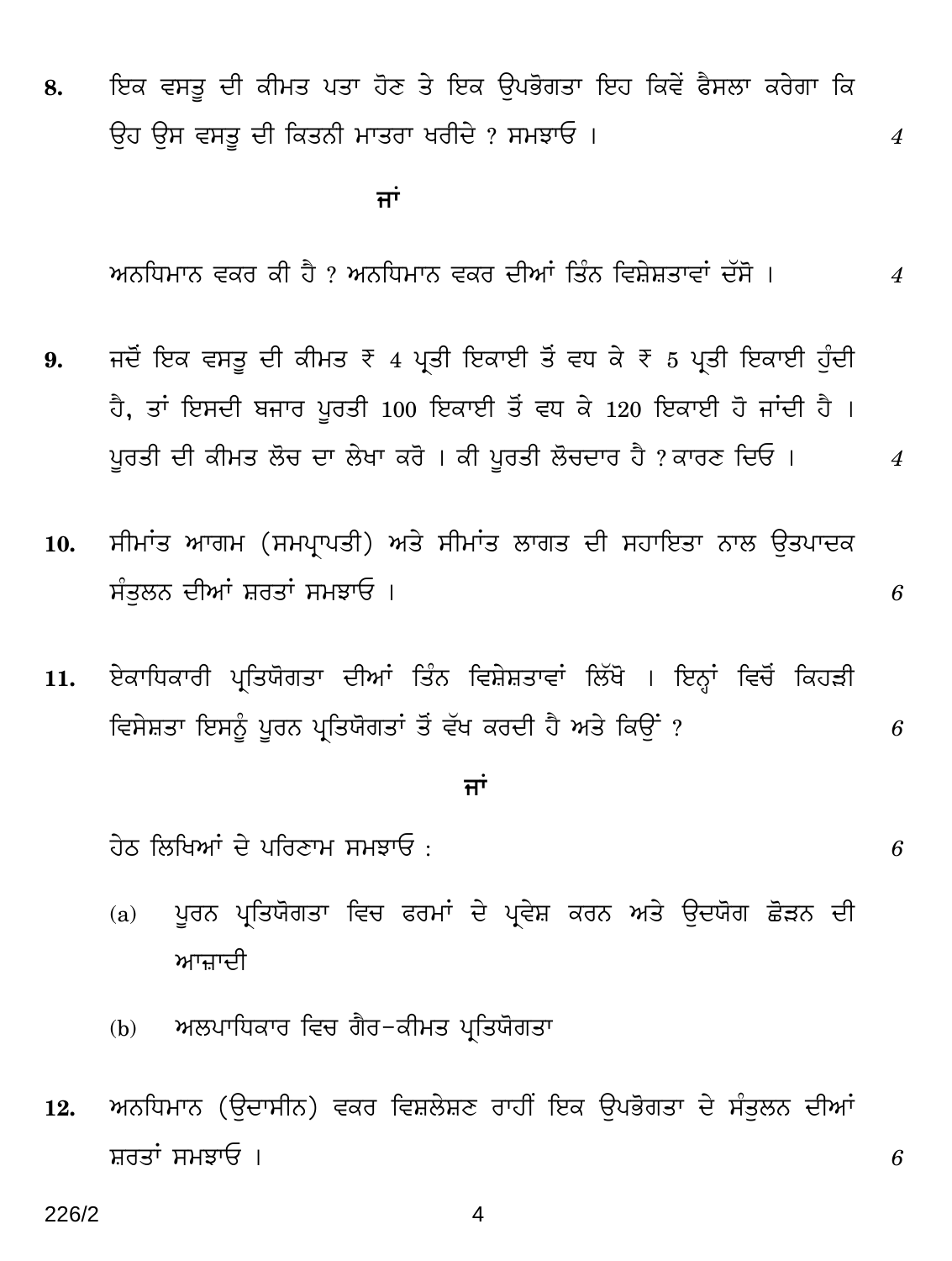13.

14.

ਵਿਕਲਪ ਚੁਣੋ)

ਕੇਂਦਰੀ ਬੈਂਕ ਅਜੇਹਾ ਕਰਕੇ ਰਿਣ (ਉਧਾਰ) ਦੀ ਉਪਲਬਧੀ ਵਧਾ ਸਕਦਾ ਹੈ : (ਸਹੀ

| ਪ੍ਰਤਿਪੁਨਰ ਖਰੀਦ ਦਰ (ਰਿਵਰਸ ਰੇਪੋ ਦਰ) ਵਧਾ ਕੇ<br>(b)                                                                                                |
|------------------------------------------------------------------------------------------------------------------------------------------------|
| ਸਰਕਾਰੀ ਪ੍ਰਤੀਭੂਤੀਆਂ ਖਰੀਦ ਕੇ<br>$\left( \mathbf{c}\right)$                                                                                       |
| ਸਰਕਾਰੀ ਪ੍ਰਤੀਭੂਤੀਆਂ ਵੇਚ ਕੇ<br>(d)                                                                                                               |
| ਮੁਦਰਾ ਆਪੁਰਤੀ ਦੀ ਪਰਿਭਾਸ਼ਾ ਦਿਓ ।                                                                                                                 |
| ਹੇਠ ਲਿਖਿਆਂ ਵਿਚੋਂ ਕਿਹੜਾ ਰਾਸ਼ਟਰੀ ਆਮਦਨ ਨੂੰ ਪ੍ਰਭਾਵਤ ਕਰਦਾ ਹੈ ? (ਸਹੀ ਵਿਕਲਪ                                                                           |
| ਚੁਣੋ)                                                                                                                                          |
| ਵਸਤੂ ਅਤੇ ਸੇਵਾ ਕਰ<br>(a)                                                                                                                        |
| ਨਿਗਮ ਕਰ<br>(b)                                                                                                                                 |
| ਆਰਥਿਕ ਸਹਾਇਤਾ<br>(c)                                                                                                                            |
| ਉਪਰਲਿਆਂ ਵਿਚੋਂ ਕੋਈ ਵੀ ਨਹੀਂ<br>(d)                                                                                                               |
| ਗਣਕ ਦੀ ਪਰਿਭਾਸ਼ਾ ਦਿਓ । ਸੀਮਾਂਤ ਉਪਭੋਗ ਪਰਵਿਰਤੀ ਅਤੇ ਗੁਣਕ ਦੇ ਦਰਮਿਆਨ<br>ਕੀ ਸੰਬੰਧ ਹੈ ? ਜੇਕਰ ਗੁਣਕ 4 ਹੈ ਤਾਂ ਸੀਮਾਂਤ ਉਪਭੋਗ ਪਰਵਿਰਤੀ ਦੇ ਮੁਲ ਦਾ ਲੇਖਾ<br>ਕਰੋ । |
| ਹੇਠ ਲਿਖੀਆਂ ਵਿਚੋਂ ਕਿਹੜੀਆਂ ਅੰਤਿਮ ਵਸਤਾਂ ਹਨ ਅਤੇ ਕਿਹੜੀਆਂ ਮਧਵਰਤੀ ? ਕਾਰਨ<br>ਦਿਓ ।                                                                     |
| ਚਾਹ ਦੀ ਦੁਕਾਨ ਤੇ ਦੁਧ ਦੀ ਖਰੀਦ<br>(a)                                                                                                             |
| ਸਕੂਲ ਰਾਹੀਂ ਬਸ ਦੀ ਖਰੀਦ<br>(b)                                                                                                                   |
| ਸਕੂਲ ਕੈਨਟੀਨ ਵਿਚੋਂ ਵਿਦਿਆਰਥੀ ਰਾਹੀਂ ਜੂਸ ਦੀ ਖਰੀਦ<br>(c)                                                                                            |

ਪਨਰਖਰੀਦ ਦਰ (ਰੇਪੋ ਦਰ) ਵਧਾ ਕੇ  $(a)$ 

ਉਪਭੋਗਤਾ ਵਕਰ ਮੂਲ ਬਿੰਦੂ ਤੋਂ ਸ਼ੁਰੂ ਕਿਉਂ ਨਹੀਂ ਹੁੰਦਾ ?

- 15.
- 16.

- 17.
- 18.

ਜਾਂ

ਸਾਮਾਨਯ (nominal) ਆਮਦਨ ਪਤਾ ਹੋਣ ਤੇ ਅਸੀਂ ਵਾਸਤਵਿਕ ਆਮਦਨ ਕਿਵੇਂ ਪਤਾ ਕਰ ਸਕਦੇ ਹਾਂ ? ਸਮਝਾਓ ।

 $\mathfrak{z}$ 

 $\mathcal{I}$ 

 $\mathcal{I}$ 

 $\boldsymbol{1}$ 

 $\boldsymbol{\mathit{1}}$ 

 $\mathfrak{3}$ 

 $\overline{3}$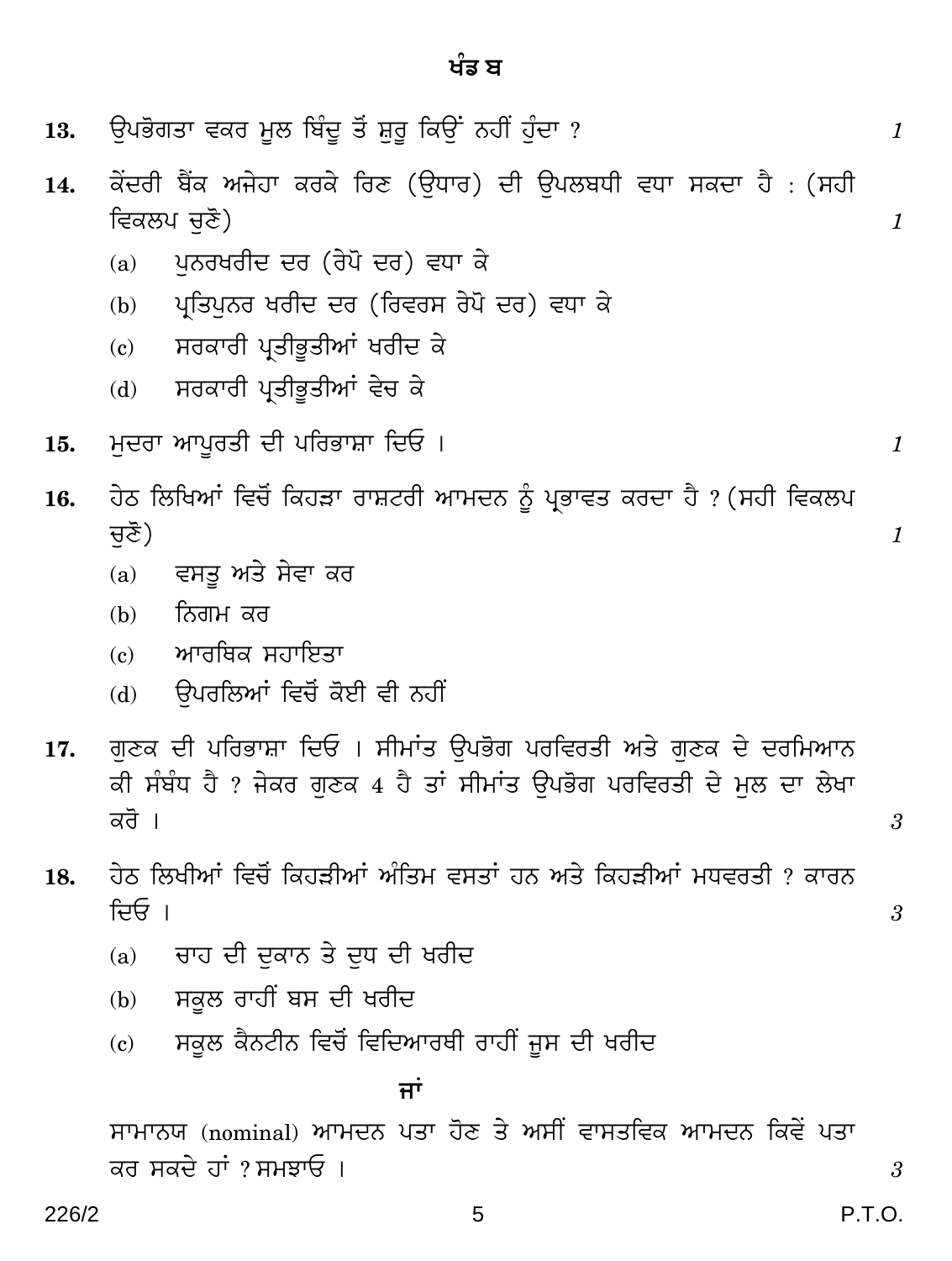ਸੀਮਾਂਤ ਉਪਭੋਗ ਪਵਿਰਤੀ ਦਾ ਮੱਲ 0.6 ਹੈ ਅਤੇ ਅਰਥਵਿਵਸਥਾ ਦੀ ਮਢਲੀ ਆਮਦਨ 19. ₹ 100 ਕਰੋੜ ਹੈ । ਆਮਦਨ, ਉਪਭੋਗ ਅਤੇ ਬਚਤ ਦਰਸਾਂਦੇ ਹੋਏ ਇਕ ਸਾਰਣੀ ਬਣਾਓ । ਜੇਕਰ ਸਵਾਯਤ (ਸਵਾਧੀਨ) ਨਿਵੇਸ਼ ₹ 80 ਕਰੋੜ ਹੋਵੇ ਤਾਂ ਆਮਦਨ ਦਾ ਸੰਤਲਨ ਸਤਰ ਦਰਸਾਓ ।

- ਭਾਰਤੀ ਰਿਜ਼ਰਵ ਬੈਂਕ ਦੀ "ਅੰਤਮ ਰਿਣਦਾਤਾ'' ਦੇ ਰੂਪ ਵਿਚ ਭੂਮਿਕਾ ਸਮਝਾਓ । 20.
- ਮੁਦ੍ਰਾਸਫੀਤਿਕਾਰੀ ਅੰਤਰ ਤੋਂ ਕੀ ਭਾਵ ਹੈ ? ਇਸ ਨੂੰ ਘਟ ਕਰਨ ਦੇ ਤਿੰਨ ਉਪਾਅ ਦੱਸੋ । 21.  $\overline{4}$

ਜਾਂ

ਸਮਗਰ ਮੰਗ ਤੋਂ ਕੀ ਭਾਵ ਹੈ ? ਇਸਦੇ ਘਟਕ (ਅੰਗ) ਦੱਸੋ ।

ਲੇਖਾ ਕਰੋ (a) ਬਜਾਰ ਕੀਮਤ ਉਪਰ ਨਿਵਲ ਰਾਸ਼ਟਰੀ ਉਤਪਾਦ, ਅਤੇ (b) ਸਾਧਨ ਲਾਗਤ 22. ਉਪਰ ਸਕਲ ਘਰੇਲ਼ ਉਤਪਾਦ :

(ਞ ਕਰੋੜਾਂ ਵਿਚ)

| (i)  | ਕਿਰਾਇਆ ਅਤੇ ਵਿਆਜ                                | 6,000 |
|------|------------------------------------------------|-------|
|      | (ii) ਮਜ਼ਦੂਰੀ ਅਤੇ ਮਿਹਨਤਾਨਾ                      | 1,800 |
|      | (iii) ਅਣਵੰਡਿਆ ਲਾਭ                              | 400   |
|      | (iv) ਨਿਵਲ ਅਪ੍ਰਤੱਖ ਕਰ                           | 100   |
|      | (v) ਆਰਥਕ ਸਹਾਇਤਾ                                | 20    |
|      | (vi) ਨਿਗਮ ਕਰ                                   | 120   |
|      | <u>(vii) ਵਿਦੇਸ਼ਾਂ ਨੂੰ ਨਿਵਲ ਕਾਰਕ ਆਮਦਨ</u>       | 70    |
|      | (viii) ਲਾਭ ਅੰਸ਼                                | 80    |
|      | (ix) ਅਚਲ ਪੁੰਜੀ ਦਾ ਉਪਭੋਗ                        | 50    |
|      | (x) ਮਾਲਕਾਂ (ਨਿਯੋਜਕਾਂ) ਰਾਹੀਂ ਸਮਾਜਕ ਸਰਖਿਆ ਯੋਗਦਾਨ | 200   |
| (xi) | ਸਿਸ਼ਰਤ ਆਮਦਨ                                    | 1,000 |

6

 $\overline{4}$ 

 $\overline{4}$ 

 $\overline{4}$ 

 $4 + 2 = 6$